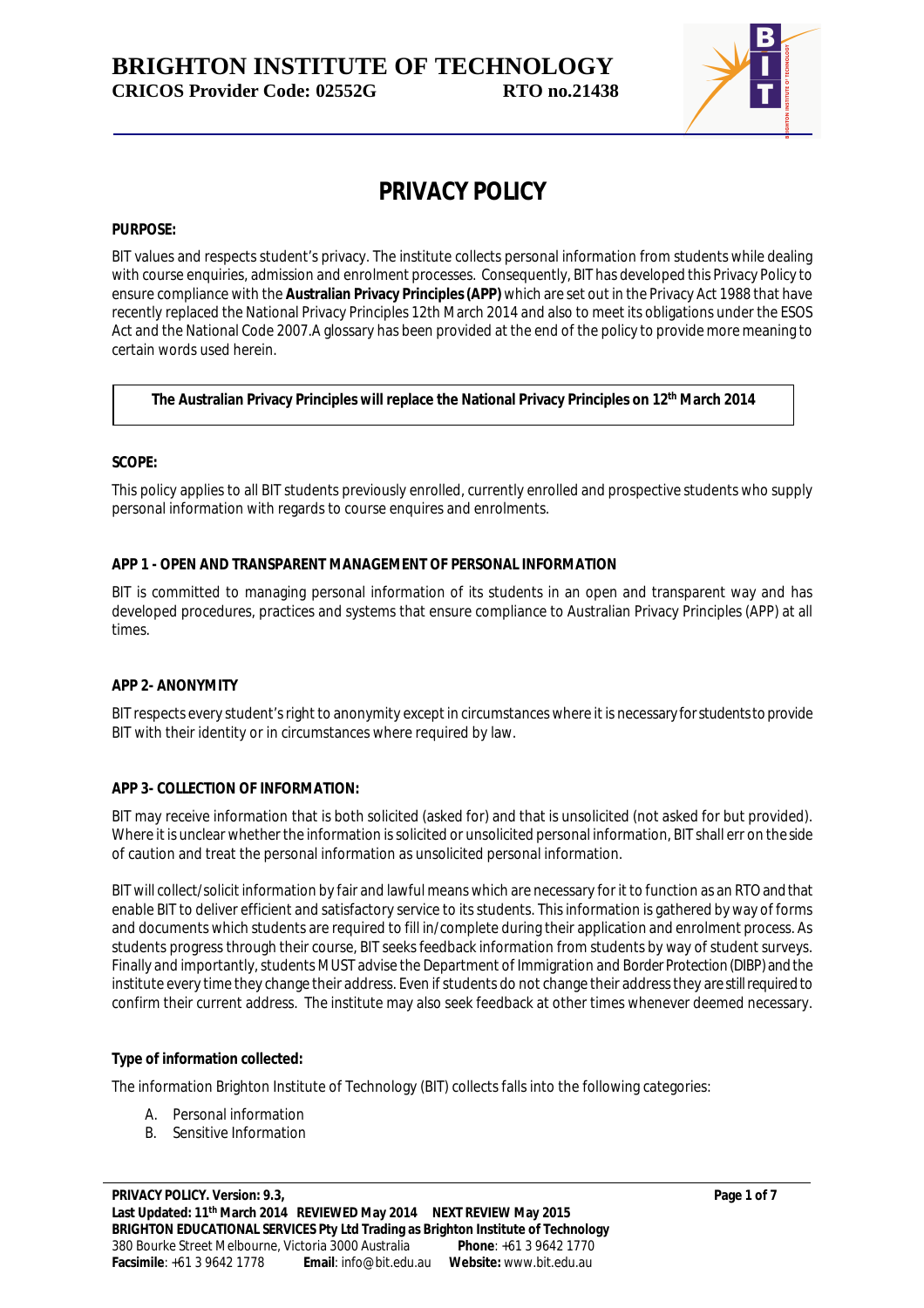

# **A. Personal Information:**

We collect personal information necessary for BIT to provide efficient and satisfactory service.

- **student details**: full name, gender, date and country of birth and nationality; and once the student has established an address in Australia, the student's residential address;
- **course details:** the CRICOS course code, agreed starting date and if the student didn't begin the course when expected, the expected completion date, and any termination of the student's enrolment prior to the expected completion date; and any change to the identity or duration of the course;
- the **amount of money** BRIGHTON INSTITUTE (BIT) has received prior to issuing a CoE, and an estimate of the total amount the student will be required to pay to undertake the full course;
- whether the student has **paid for Overseas Student Health Cover** (OSHC) before the course starts;
- whether the student has undertaken a test to determine his or her level of understanding of **English**, the name of the test and the score the student received for the test;
- the **DIBP office where the application for a student visa was made** or is expected to be made; and if the student holds a **student visa,** the number of the visa; and once studying in Australia, the student's local DIBP office;
- if the student was in Australia when he or she became an accepted student, the student's **passport number**;
- any **breaches** of student visa conditions relating to attendance or satisfactory academic performance.

The authority to collect personal information is contained in the Education Services for Overseas Students Act 2000, the Education Services for Overseas Students Regulations 2001 and the National Code of Practice for Registration Authorities and Providers of Education and Training to Overseas Students 2007.

#### **B. Sensitive Information**

BIT shall not collect information about a student that is of a sensitive nature unless

- a. The student consents to collection of such information and the information is reasonably necessary forone or more of BIT's functions or activities.
- b. The collection of information is required or authorised by or under an Australian law or a court/tribunal order
- c. A permitted general situation exists in relation to the collection of the information by BIT
- d. A permitted health situation exists in relation to the collection of the information by BIT

BIT acknowledges that inappropriate handling of sensitive information can have adverse consequences for a student or those associated with the student. Moreover, mishandling of sensitive information may also cause humiliation or embarrassment or undermine a student's dignity. Therefore at BIT we generally afford a higher level of privacy protection to *Sensitive information* than other personal information.

# **APP 4 - DEALING WITH UNSOLICITED PERSONAL INFORMATION**

If BIT receives any unsolicited information it shall, within a 14 days of receiving the information, determine whether or not it could have collected the information had it solicited the information and if it is determined that BIT could not have collected the information and the information is not contained in the Commonwealth records, BIT will destroy the information or **de-identify** it as soon as practicable, if it is reasonable and lawful to do so.

# **APP 5 - NOTIFICATION OF COLLECTED INFORMATION:**

Before, after or at the time of collecting the personal information, BIT shall notify students of the following matters:

- BIT' identity as an RTO and its address and contact details.
- If BIT has collected information that is not from the student but from some other source, the reason behind doing so.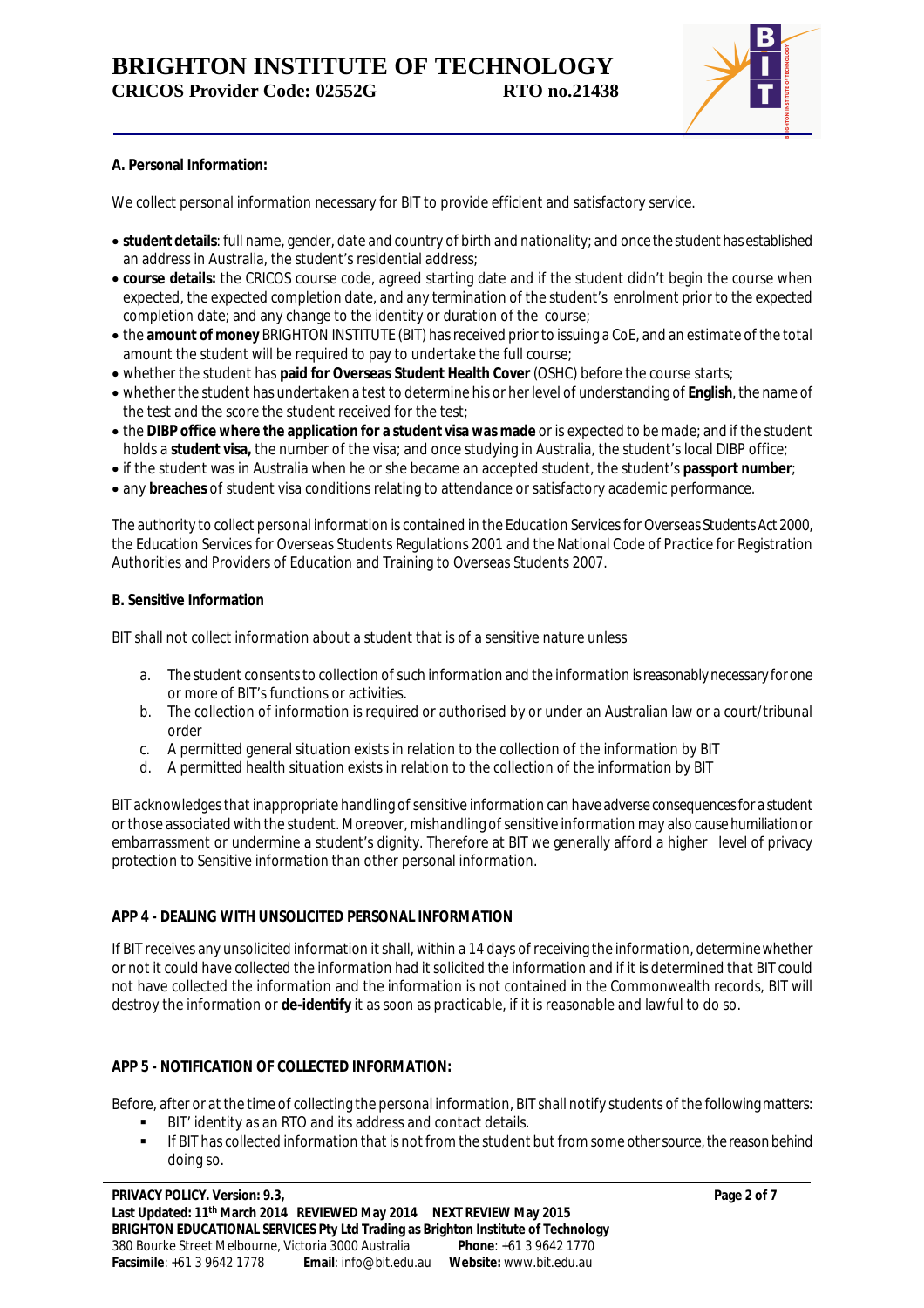

- **If collection of information is required or authorised by or under an Australian law or a court/tribunal order**
- The purpose for collecting the information
- Consequences if any, for the student if some or all information is not collected.
- **Bodies to which the personal information is disclosed**
- **Ways to access the privacy policy**
- **How to obtain copies of your personal information**
- Access to complaints and appeals in case of breach of this policy
- **EXECTED** Likelihood of disclosing personal information to overseas recipients
- **If disclosing to overseas recipients, which countries and the name of recipients**

# **APP 6 -USE OR DISCLOSURE OF PERSONAL INFORMATION**

BIT shall only use the information for the primary purpose (original reason for collecting information) it was collected and not use or disclose information for a secondary purpose (any other purpose than the primary purpose) unless consented to by the student. BIT shall at all times make a written note of the use and disclosure.

The primary purpose of collecting personal information during the enquiry, admission and enrolment process is to allow the staff of BIT to provide students with information about study opportunities, program administration and academic information, to maintain proper academic records, develop effective training and assessment programs and to enable students to either RPL their qualification, or enrol and obtain a qualification.

Personal information about international students studying at BIT may be shared with the Australian Government, Victorian Government and designated authorities and, if relevant, the Tuition Protection Scheme and the ESOS Assurance Fund Manager for the purposes of:

- promoting compliance with the ESOS Act and the National Code;
- assisting with the regulation of providers;
- promoting compliance with the conditions of a particular student visa or visas, or of student visas generally; or
- facilitating the monitoring and control of immigration.

In other instances, the information collected can be disclosed without a student's consent where authorised or required by law**. (CRICOS National Code 2007, Standard 3.1d)**

# **APP 7 - DIRECT MARKETING**

BIT may use or disclose personal information (other than sensitive information) for the purpose of direct marketing if:

BIT collected information from a student and he/she expects BIT to use it for that purpose

Student consented to the use and disclosure of the information or it is impracticable to obtain the consent.

# **APP 8 - CROSS BORDER DISCLOSURE:**

BIT shall not transfer personal information about its students to any overseas student, company or organisation unless required to do so under relevant legislation and government directive and with the notification being provided to the student concerned.

In cases where required by law, BIT will take reasonable steps to ensure that the overseas recipient does not breach the Australian Privacy Principles (other than Australian Privacy Principle 1) in relation to the information before BIT discloses personal information about a student to the overseas recipient.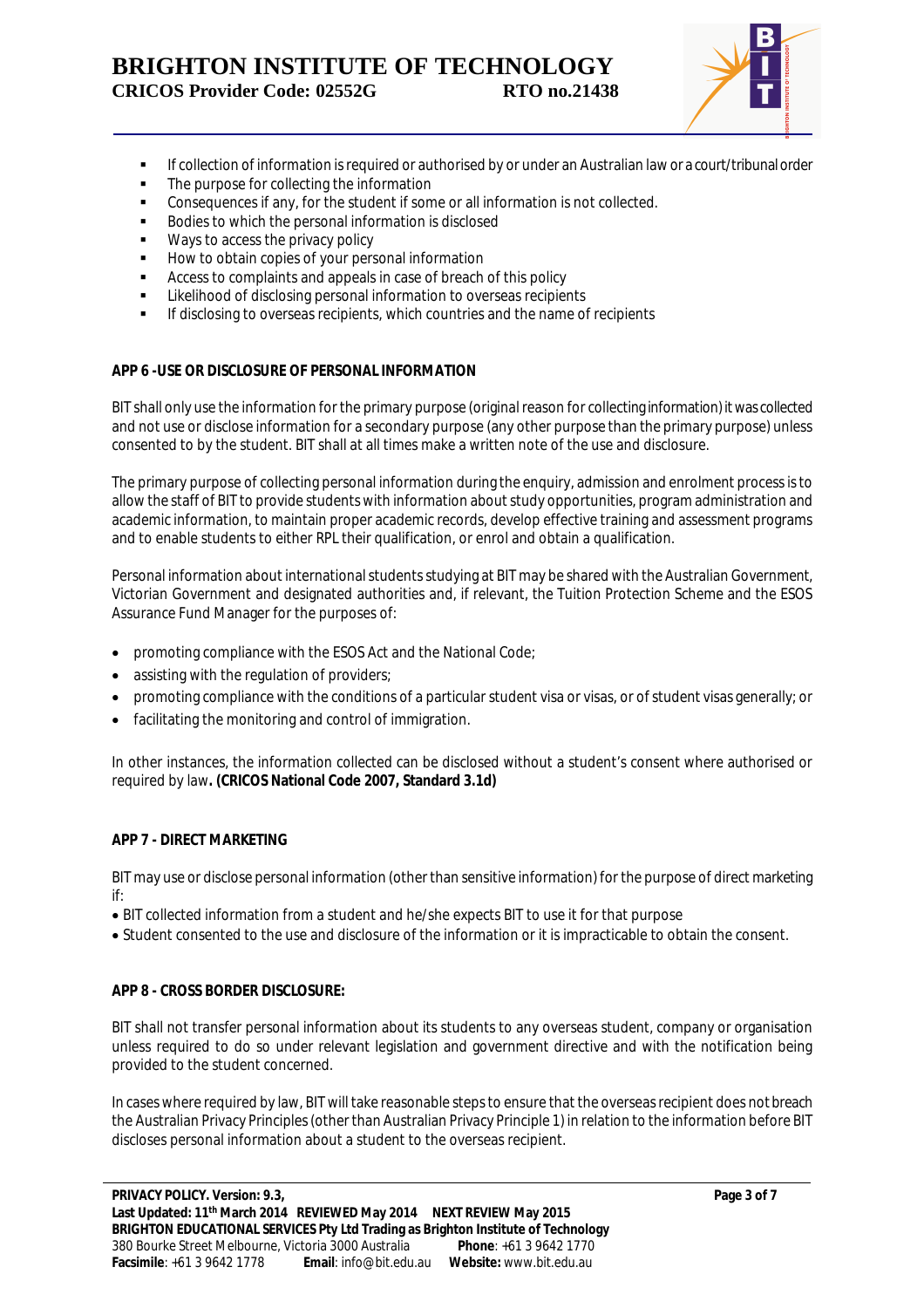

### **APP 9 - ADOPTION, USE OR DISCLOSURE OF GOVT RELATED IDENTIFIER**

BIT shall not adopt, use or disclose any government related identifiers as its own identifiers unless an exception applies.

An identifier is a number, letter or symbol, or a combination of any or all of those things, that is used to identify the student or to verify the identity of the student. A government related identifier is an identifier that has been assigned by an agency, a State or Territory authority, an agent of an agency or authority, or a contracted service provider for a Commonwealth or State contract.

The following are given as examples of government related identifiers:

- Medicare numbers
- Centrelink Reference numbers
- driver licence numbers issued by State and Territory authorities
- Australian passport numbers.

Where an identifier is personal information, it must be handled in accordance with the APP.

#### **APP 10 - QUALITY OF PERSONAL INFORMATION**

Handling poor quality personal information can have significant privacy impacts for students studying at BIT.

Therefore at BIT, we take reasonable steps to ensure the quality of personal information is accurate, up-to-date and complete and relevant at two distinct points in the information handling cycle. The first is at the time the information is collected. The second is at the time the information is used or disclosed. Regular reviews, at other times, also assist in ensuring the information is accurate, up-to-date, complete and relevant at the time it is used or disclosed.

#### **BIT has adopted the following practices to maintain the quality of personal information:**

- Use of computerised student information management system- **PowerPro** at BIT, records student information from the very first day the student is enrolled.
- Use of similar application forms- whether student applies online or at BIT office, ensures personal information is collected and recorded in a consistent format.
- All forms and documents are thoroughly checked and verified by the staff receiving the forms to ensure all information provided is current, relevant, up-to-date, accurate and complete.
- 'Change of personal details' form available on **BIT website www.bit.edu.au** and also available at BIT reception provides students with a simple means to review and update their personal information on an on-going basis.
- Constant reminders to students by trainers and staff to update their personal information each time they engage with the students.
- Contacting the students to verify the quality of personal information when it is used or disclosed, particularly if there has been a lengthy period since collection.

#### **APP 11- SECURITY OF PERSONAL INFORMATION**

BIT shall take reasonable steps to protect personal information it holds from misuse, interference and loss as well as unauthorised access, alteration or disclosure. Information shall be destroyed or identifiers removed when it is no longer needed for either the primary or approved secondary purpose or the required retention period set by Commonwealth and State legislation has elapsed. BIT shall take reasonable steps to ensure the security of physical files, computers, networks and communications are maintained at all times.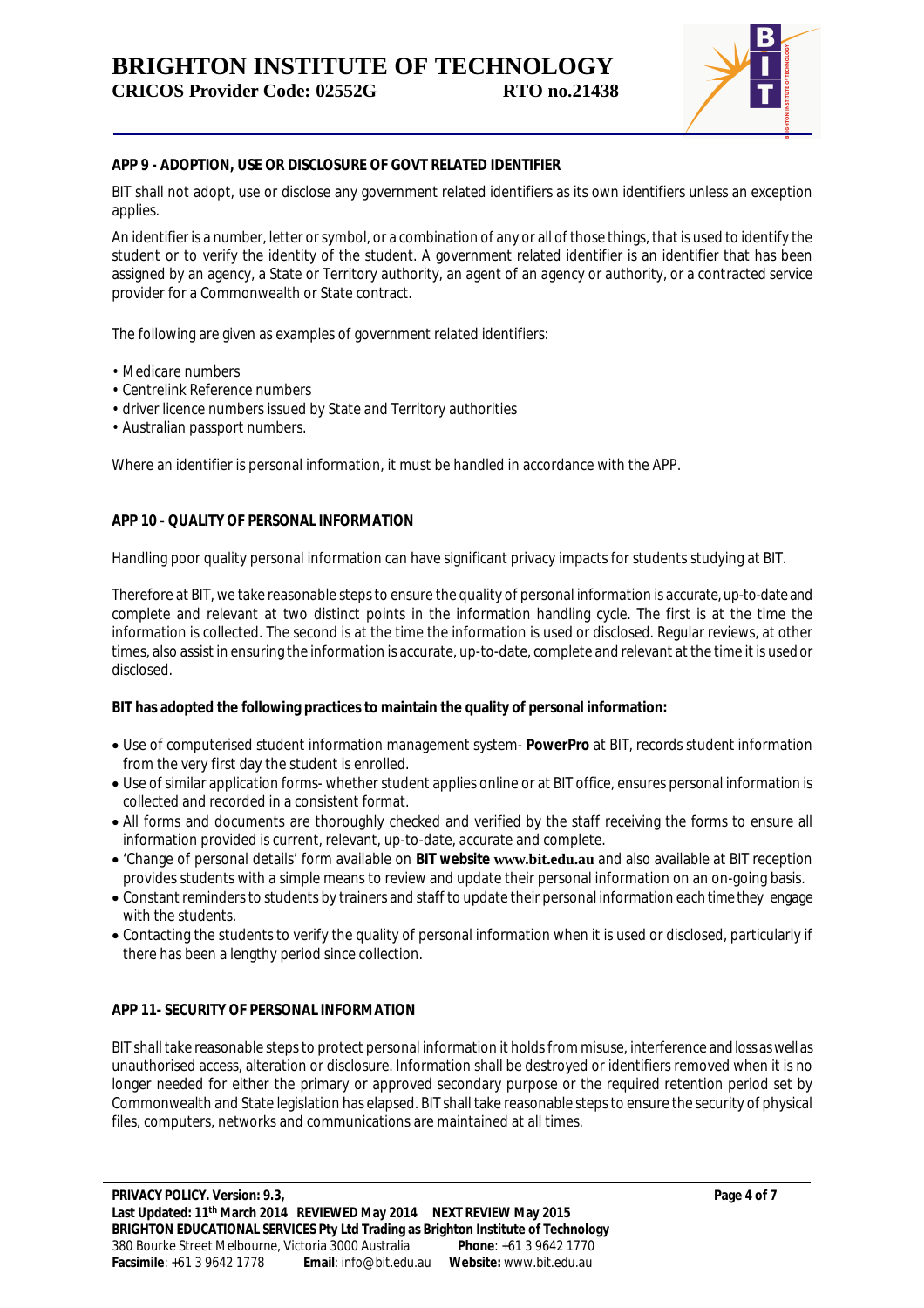

#### **APP 12 - ACCESS TO PERSONAL RECORDS**

Students have the right to access or obtain a copy of the personal information that Brighton Institute of Technology holds about them. Requests to access or obtain a copy of personal information must be made in writing using the "Student Request Form" available at reception or at the BIT website www.bit.edu.au.

There is no charge for a student to access personal information that BIT holds about them; however BIT may charge a fee to make a copy. Students will be advised of how they may access or obtain a copy of their personal information and any applicable fees within 14 days of receiving their written request.

Also refer to *Student's Access to records policy.*

# **APP 13 - CORRECTION OF PERSONAL RECORDS**

 If BIT feels that a student's personal information held is inaccurate, incomplete, out of date, irrelevant or misleading OR if a student requests BIT to correct some of his/her personal information, BIT shall take reasonable steps to correct and amend the information, as the case may be.

 Where corrections to personal information have been made and disclosures to a third party were made in the past, and the student has requested notification to the third party of the corrected information, BIT shall take reasonable steps to notify them, as far as it is lawful and practicable to do so.

 Where a student requests that a record be amended because it is inaccurate but BIT finds that record is accurate, BIT shall refuse to correct the personal information and give the student a written notice stating the reasons for refusal and advising mechanisms to avail BIT's complaints and appeals process. If the student is still not satisfied with the outcome of BIT's complaints and appeals process, he/she can complain to the Information Commissioner under s 36 of the Privacy Act.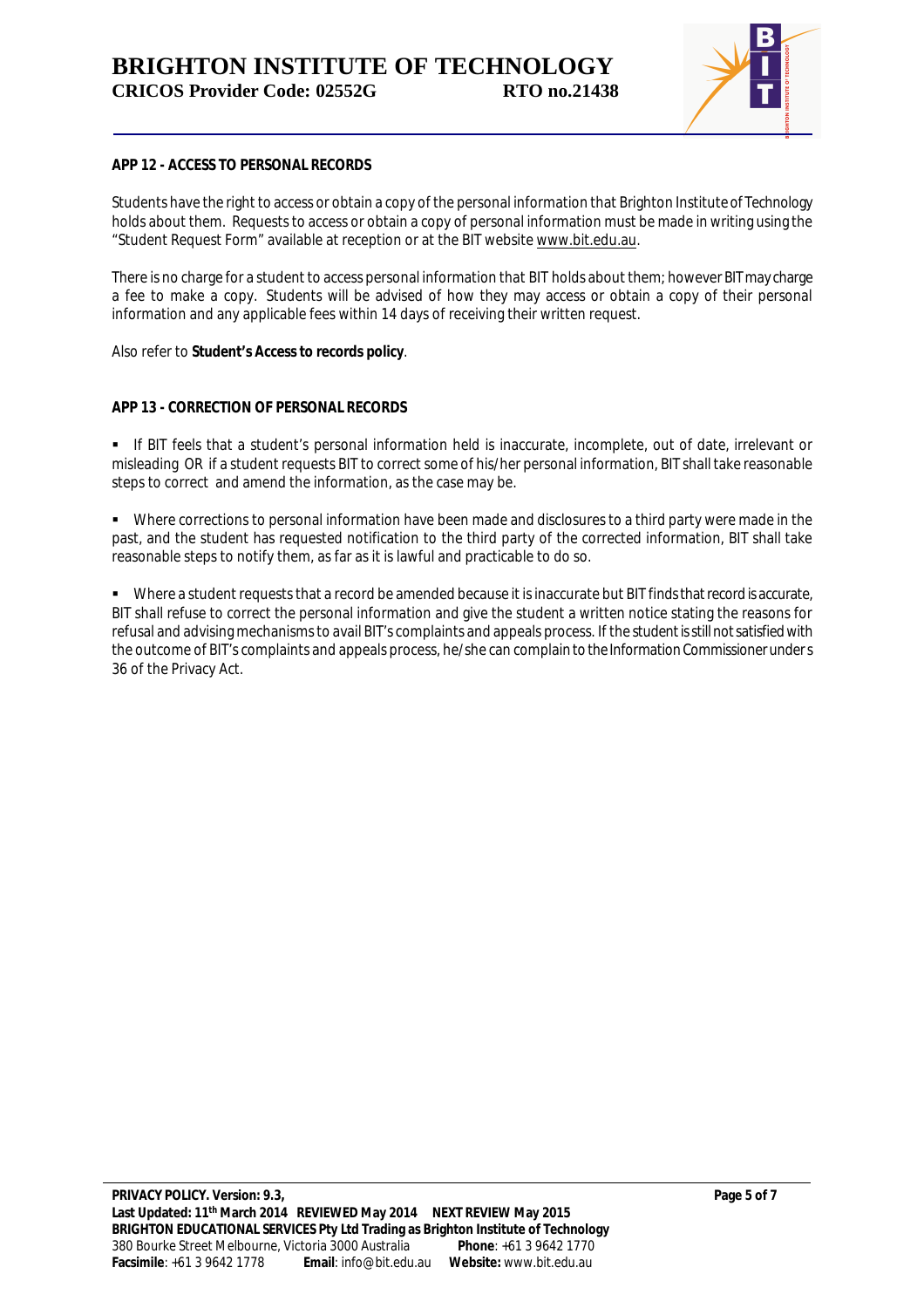**BRIGHTON INSTITUTE OF TECHNOLOGY CRICOS Provider Code: 02552G RTO no.21438**



# **GLOSSARY**

| <b>TERMS USED</b>                           | <b>MEANING</b>                                                                                                                                                                |
|---------------------------------------------|-------------------------------------------------------------------------------------------------------------------------------------------------------------------------------|
|                                             |                                                                                                                                                                               |
| <b>Solicited</b><br>personal<br>information | Information that has been asked for or requested by BIT by way of forms, applications,<br>feedbacks, surveys etc                                                              |
| <b>Unsolicited</b><br>personal              | Any information provided to BIT that is additional to the information that has been                                                                                           |
| information                                 | requested by BIT                                                                                                                                                              |
|                                             | Ex. if a student completes an application form provided by an entity but attaches health<br>records that have not been requested by BIT, these will be treated as unsolicited |
|                                             | personal information                                                                                                                                                          |
| <b>Sensitive information</b>                | It is a subset of personal information and is defined as:                                                                                                                     |
|                                             | . information or an opinion (that is also personal information) about a student's                                                                                             |
|                                             | racial or ethnic origin                                                                                                                                                       |
|                                             | political opinions<br>٠                                                                                                                                                       |
|                                             | membership of a political association                                                                                                                                         |
|                                             | religious beliefs or affiliations<br>٠                                                                                                                                        |
|                                             | philosophical beliefs                                                                                                                                                         |
|                                             | membership of a professional or trade association                                                                                                                             |
|                                             | membership of a trade union                                                                                                                                                   |
|                                             | sexual preferences or practices, or                                                                                                                                           |
|                                             | criminal record                                                                                                                                                               |
|                                             | • health information about a student                                                                                                                                          |
|                                             | • genetic information (that is not otherwise health information)                                                                                                              |
|                                             | • biometric information that is to be used for the purpose of automated biometric                                                                                             |
|                                             | verification or biometric identification, or                                                                                                                                  |
|                                             | • biometric templates                                                                                                                                                         |
| <b>Health information</b>                   | . information or an opinion, that is also personal information, about:                                                                                                        |
|                                             | the health or a disability (at any time) of a student, or<br>٠                                                                                                                |
|                                             | a student's expressed wishes about the future provision of health<br>٠                                                                                                        |
|                                             | services to him or her, or                                                                                                                                                    |
|                                             | a health service provided, or to be provided, to a student, or<br>• other personal information collected to provide, or in providing, a health service, or                    |
|                                             | • other personal information about a student collected in connection with the donation,                                                                                       |
|                                             | or intended donation, by the student of their body parts, organs or body substances, or                                                                                       |
|                                             | • genetic information about a student in a form that is, or could be, predictive of the                                                                                       |
|                                             | health of the student or a genetic relative of the student                                                                                                                    |
| elements<br>of<br><b>Key</b>                | • the student is adequately informed before giving consent                                                                                                                    |
| consent                                     | • the student gives consent voluntarily                                                                                                                                       |
|                                             | • the consent is current and specific, and                                                                                                                                    |
|                                             | • the student has the capacity to understand and communicate their consent                                                                                                    |
|                                             |                                                                                                                                                                               |
| permitted<br>Seven                          | . lessening or preventing a serious threat to the life, health or safety of any student, or                                                                                   |
| general situations                          | to public health or safety                                                                                                                                                    |
| listed in s 16A of the                      | • taking appropriate action in relation to suspected unlawful activity or serious                                                                                             |
| APP:                                        | misconduct                                                                                                                                                                    |
|                                             | • locating a person reported as missing                                                                                                                                       |
|                                             | • asserting a legal or equitable claim                                                                                                                                        |
|                                             | • conducting an alternative dispute resolution process                                                                                                                        |
|                                             | • performing diplomatic or consular functions - this permitted general situation only                                                                                         |
|                                             | applies to agencies                                                                                                                                                           |
|                                             | • conducting specified Defence Force activities - this permitted general situation applies                                                                                    |
|                                             | only to Defence forces.                                                                                                                                                       |